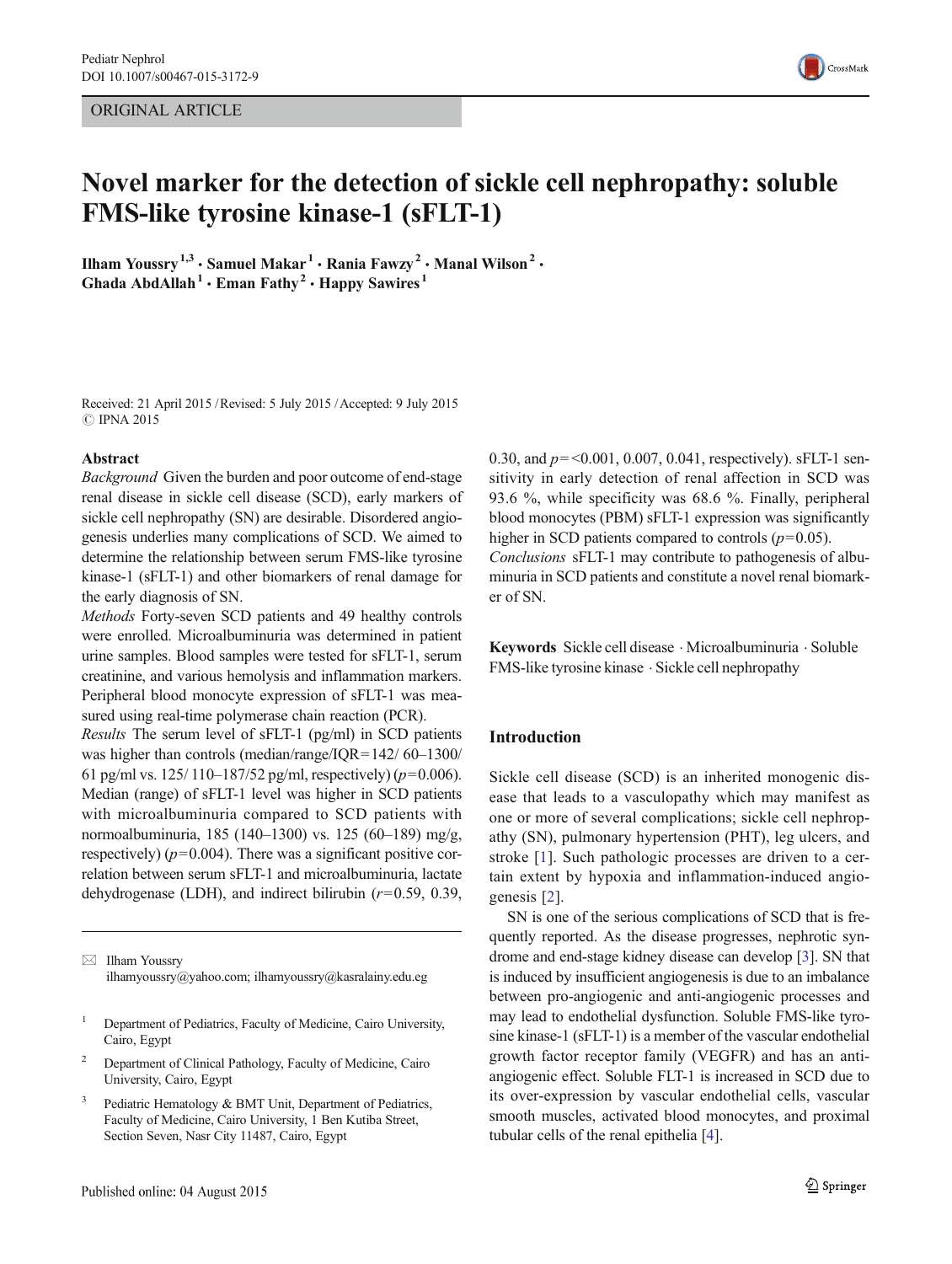In SN, the classic biomarkers of renal damage (plasma creatinine and estimated glomerular filtration rate (eGFR)) are not informative in the early stages of the disease [[5\]](#page-5-0). Thus, novel biomarkers are needed for early diagnosis of SN before damage to the kidneys becomes irreversible [[4\]](#page-4-0). The purpose of this study is to determine the relationship between serum levels of sFLT-1 and other conventional biomarkers of renal damage (microalbuminuria, serum creatinine, and eGFR), as well as with measurements of hemolysis and inflammation, to identify novel renal biomarkers for early diagnosis of SN. We also tested the expression of sFLT-1 in blood monocytes.

# Patients and methods

Forty-seven patients with SCD were included in this crosssectional study during their regular follow-up visits to the hematology clinic, New Cairo University Children Hospital (NCUCH) and after giving their consent. Their age ranged from 5–19 years. They were diagnosed with SCD at a mean age of  $1.95 \pm 1.24$  years. Thirty-nine patients (83.0 %) had SS genotype and eight patients (17.0 %) had Sβ genotype (five patients with  $S\beta^0$  and three patients with  $S\beta^+$ ). Most of the enrolled patients 29 patients (61.7 %) were on deferiprone (iron chelation therapy), while 18 patients (38.3 %) were not on chelation therapy. Hydroxyurea was taken by 41 patients  $(87.2 \frac{9}{6})$ .

The following patients were excluded from the study: patients who had vaso-occlusive crisis or were in pain at the time of their visit to the clinic, those with a family history of inherited renal disease or severe renal symptoms, patients who were on any medications that may affect renal function, patients who had other underlying renal disease not secondary to SCD, and patients with a history of blood transfusion within the last 90 days prior to enrollment.

Moreover, 49 age- and sex-matched healthy cases were recruited from the outpatient clinic during check-up as a control for the level of serum sFLT-1 and expression of sFLT-1 in blood monocytes.

Patients were tested for the presence of microalbuminuria in morning urine samples by the urinary albumin:creatinine ratio. Microalbuminuria was defined as albumin/creatinine >30 mg/g. Patients were classified into two groups according to the presence or absence of microalbuminuria: Group Awith microalbuminuria and Group B with normoalbuminuria. The determination of microalbuminuria was accomplished using a commercially available kit (BioSystems S.A. Costa Brava 30, Barcelona, Spain).

Blood samples were collected from patients in the same setting for determination of complete blood count (CBC), erythrocyte sedimentation rate (ESR), serum creatinine, serum ferritin, total serum bilirubin (TSB), indirect serum bilirubin

(ISB), and lactate dehydrogenase (LDH). Estimated glomerular filtration rate (eGFR) was estimated by the Schwartz formula [[6\]](#page-5-0).

The serum quantitation of sFLT-1 was done for patients and controls using a commercially available ELISA kit (R&D Systems, Minneapolis, MN, USA).

sFLT-1 expression in PBMs was tested in only 30 cases of the enrolled SCD patients and controls. Monocytes were obtained by Ficoll-Hypaque density gradient centrifugation and isolated by exploiting the ability of monocytes to adhere to glass or plastic. sFLT-1 expression was relatively quantitated by real-time polymerase chain reaction (PCR) using SYBR Green PCR Master Mix (Applied Biosystems, Germany) with the ABI PRISM 77500 Sequence Detection System. Relative gene expression values were evaluated with the  $2<sup>-AA</sup>CT$  method using GAPDH as a housekeeping gene. Human sFLT-1 was amplified using the following primer sequences: forward, 5′- GGC TGT TTT CTC TCG GAT CTC-3′; reverse, 5′-CAT CTC CTC CGA GCC TGA AAG-3′ [[7](#page-5-0)], under the following conditions: stage 1: 50 °C for 2 min; stage 2: 95 °C for 10 min; stage 3: 40 repeats of 95 °C for 15 min and 60 °C for 1 min; stage 4: 95 °C for 15 min, 60 °C for 15 min and 95 °C for 15 min.

#### Statistical analysis

Categorical data are presented as frequency (and percentage). Continuous variables of skewed distribution are presented as median and interquartile range (IQR), while normally distributed continuous variables are presented as mean±standard deviation (SD). Comparison between groups was done using Student's t test for parametric data and the Mann–Whitney test for non-parametric data. Correlation between variables was done using Pearson's coefficient (r) for parametric data and Spearman's correlation for non-parametric data. Multivariate linear regression analysis models were used to test for the preferential effect of the independent variable(s) on sFLT-1 level. The significance level was set at  $p<0.05$ . Statistical analysis was performed with SPSS 16.0 (Statistical Package for Scientific Studies) for Windows.

# Results

We studied 47 patients with SCD and 49 controls. Demographic and laboratory data of studied patients and the control group are shown in Table [1](#page-2-0).

The serum level of sFLT-1 in the studied SCD patients was significantly higher than controls ( $p=0.006$ ). The median level of serum sFLT-1 showed no significant difference when comparing patients with SS and Sβ genotypes, patients given and not given hydroxyurea therapy, chelated and not chelated patients (195 and 191 pg/ml, 192 and 210 pg/ml, 192 and 194 pg/ml, respectively);  $p > 0.05$  for all. In the studied SCD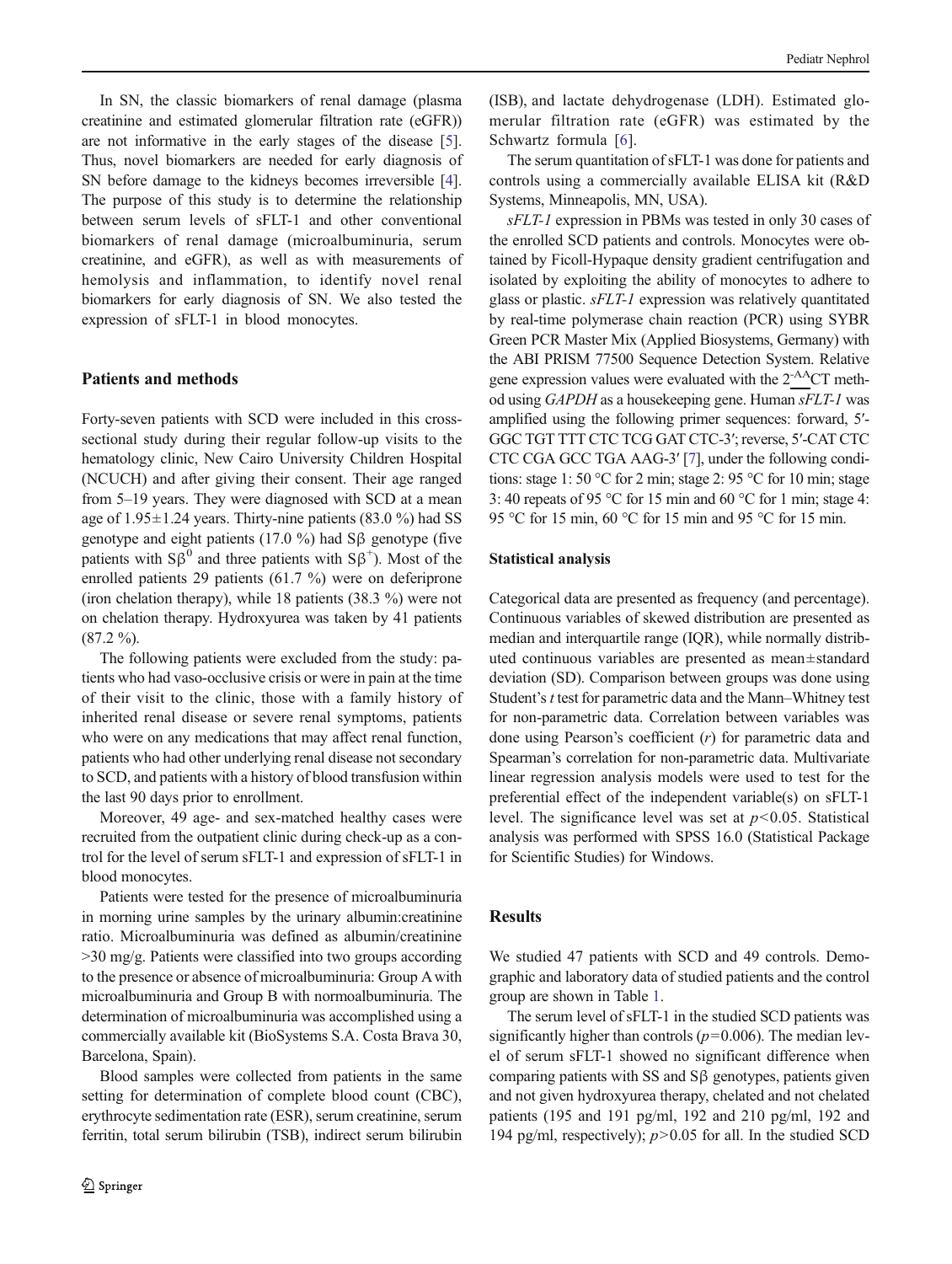<span id="page-2-0"></span>Table 1 Demographic data of studied sickle cell disease (SCD) patients and control group

|                                                                     | Patients             | Control group     | $p$ value |
|---------------------------------------------------------------------|----------------------|-------------------|-----------|
|                                                                     | $(n=47)$             | $(n=49)$          |           |
|                                                                     |                      |                   |           |
| Age (years)                                                         | $13(5-19)$           | $12(6-19)$        | 0.21      |
| Gender                                                              |                      |                   |           |
| Male                                                                | $26(55.3\%)$         | $27(55.1\%)$      | 0.82      |
| Female                                                              | $21(44.7\%)$         | $22(44.9\%)$      |           |
| Hemoglobin (gm/dl)                                                  | $7.5(5.4-11.1)$      | $12.1(10.3-14.7)$ | < 0.001   |
| BUN (mg/dl)                                                         | $11(7-13)$           | $9.5(5-15)$       | 0.9       |
| Serum creatinine (mg/dl)                                            | $0.58(0.2-0.9)$      | $0.74(0.4-1.1)$   | 0.031     |
| eGFR (ml/min/1.73 m <sup>2</sup> )                                  | $118.33(83.3-262.5)$ | $112(94 - 130)$   | 0.004     |
| $ESR$ (mm/h)                                                        | $20(5-65)$           | $8(5-20)$         | 0.002     |
| Indirect bilirubin (mg/dl)                                          | $1.4(0.3-8.5)$       | $0.7(0.5-1)$      | < 0.001   |
| LDH $(IU/l)^a$                                                      | 495 (156-1411)       | 184 (125–344)     | 0.005     |
| Serum ferritin $(ng/dl)^b$                                          | 910 (127–5857)       | $64(32-125)$      | < 0.001   |
| Microalbuminuria $(mg/g)$                                           | $25.2(3.1-75)$       | $14.4(6.1-29)$    | 0.01      |
| $sFLT-1$ (pg/ml)                                                    | $142(60-1300)$       | $125(110-187)$    | 0.006     |
| sFLT-1 expression (fold increase in<br>comparison to control group) | $1.4 \pm 0.36$       | $1 \pm 0.3$       | 0.05      |

BUN blood urea nitrogen, eGFR estimated glomerular filtration rate, ESR erythrocyte sedimentation rate, LDH lactate dehydrogenase, sFLT-1 soluble FMS-like tyrosine kinase-1

a Normal range of LDH=125–350 IU/l

<sup>b</sup> Normal range of ferritin=20–140 (ng/dl)

patients, there were significant positive correlations between serum levels of sFLT-1 and microalbuminuria  $(r=0.59, p<0.001)$  $(r=0.59, p<0.001)$  $(r=0.59, p<0.001)$  (Fig. 1), LDH  $(r=0.39, p=0.007)$ and indirect bilirubin  $(r=0.30, p=0.041)$ . Meanwhile, there were no significant correlations between serum levels of sFLT-1 and creatinine  $(r=0.017, p=0.91)$ , eGFR  $(r=-0.005, p=0.97)$ , serum ferritin  $(r=-0.082, p=0.58)$  or ESR  $(r=0.017, p=0.91)$ .

Microalbuminuria (group A) was detected in 21 patients (44.7 %) with median/range/IQR=42.4/39.9–75/8.15 mg/ g, while normoalbuminuria (group B) was found in 26 patients (55.3 %) with median/range/IQR 16.05/3.1–29/ 13.93 mg/g. Comparison between the two groups is shown in Table [2](#page-3-0).

As analyzed by real-time PCR, PBM sFLT-1 expression was significantly higher in SCD patients when compared to controls  $(p=0.05)$ , while there was no statistically significant difference in SCD patients with microalbuminuria and normoalbuminuria in comparison to the control group  $(p=0.212)$ .

ROC curve (receiver operating characteristic curve analysis) for sFLT-1 revealed that the sensitivity of sFLT-1 in early detection of SN was 93.6 %, while the specificity was 68.6 % (Fig. [2](#page-4-0)). The diagnostic cutoff value of sFLT-1 was 137 pg/ml with positive predicted value (PPV)=80.0, negative predicted value (NPV)=88.9 and accuracy (area under curve $)=0.714$ .

By using multivariate regression analysis, we found that both indirect bilirubin and microalbuminuria were independent predictors of sFLT-1 (Table [3](#page-4-0)).

# **Discussion**

Increased creatinine clearance and eGFR have been well described in patients with SCD. These have been attributed to compensatory hypersecretion of vasodilator prostaglandins [\[8](#page-5-0)] and/or increased nitric oxide synthesis in response to hypoxia induced by sickling [\[9](#page-5-0)]. In this study, we confirm that SCD patients have increased eGFR. Consequently, creatinine clearance and serum creatinine could be seen as unreliable markers of early kidney effects in SCD.

Given the insight into angiogenesis as an important factor in the pathophysiology of SN, we set out to characterize sFLT-1 in relation to other classic markers of renal damage, such as microalbuminuria, serum creatinine, and eGFR.

In the current study, we found that sFLT-1 levels were higher in SCD patients than healthy controls. Similarly, a previous study reported that the level of sFLT-1 was higher in patients with SCD compared to healthy subjects [[10](#page-5-0)]. Moreover, they reported correlations between sFLT-1 and various measures of hemolysis [[10\]](#page-5-0). Also, in another study, it was shown that sFLT-1 increased significantly in clinically asymptomatic SCD patients [\[2\]](#page-4-0).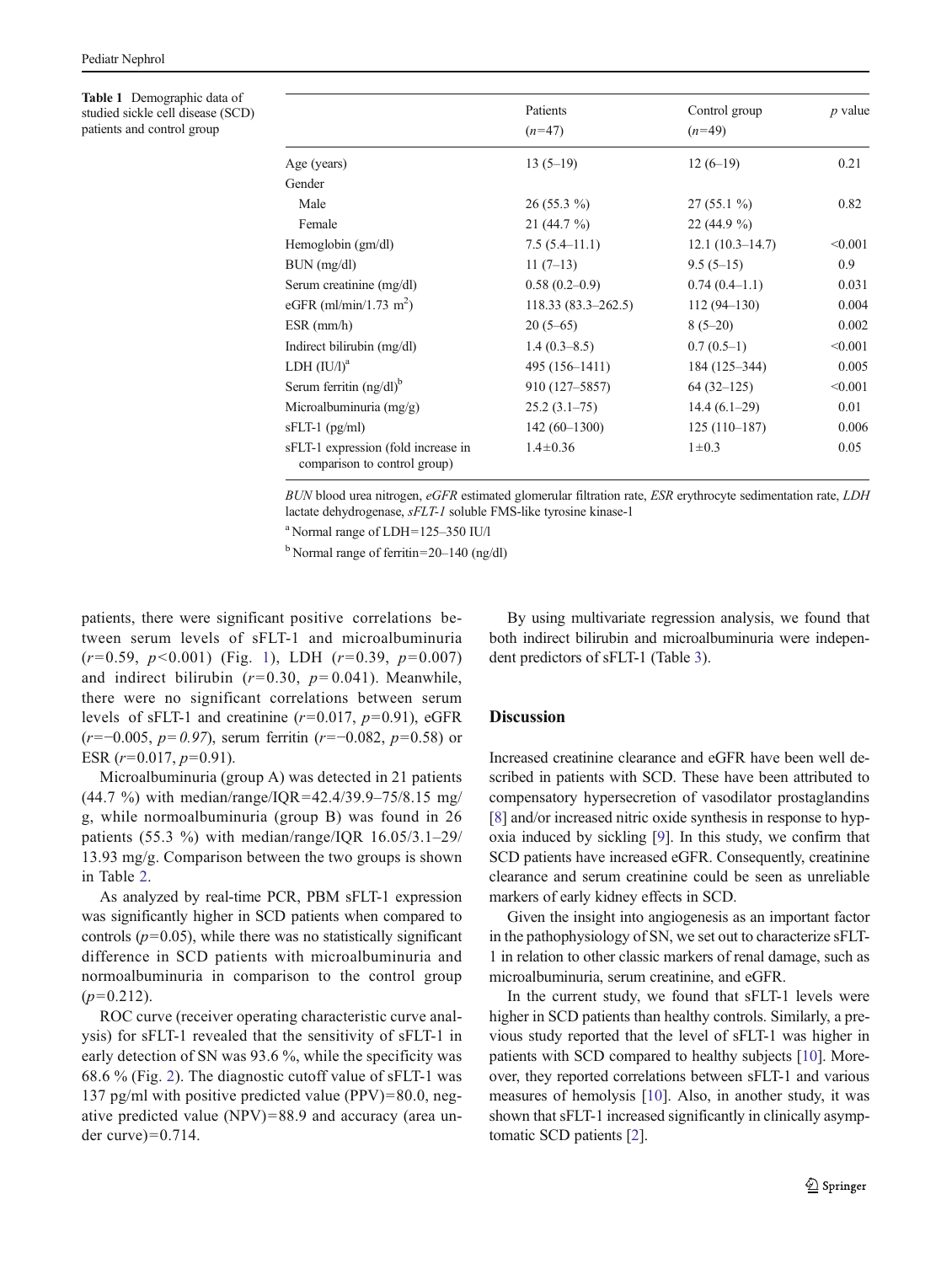<span id="page-3-0"></span>



Soluble FLT-1 production is increased in SCD patients due to misregulation of FMS-like tyrosine kinase in endothelial cells and PBMs resulting in over-expression of the soluble splice variant of FLT-1 in the plasma. Insufficient angiogenesis in SN results from sequestration and inhibition of VEGF by sFLT-1, which is a potent antagonist [\[11](#page-5-0)].

Our data reveal that sFLT-1 levels were significantly higher in SCD patients with microalbuminuria compared to SCD patients with normoalbuminuria. This association,

Table 2 Comparison of different variables in relation to presence or absence of microalbuminuria

combined with the association of sFLT-1 with soluble vascular cell adhesion molecule (VCAM) in prior studies [\[10\]](#page-5-0), suggests that sFLT-1 may contribute to the pathogenesis of albuminuria in SCD by promoting endothelial dysfunction. This is in agreement with several studies that have reported the role of sFLT-1 in the development of albuminuria in SCD [[10](#page-5-0), [12](#page-5-0)], and in other disease states such as preeclampsia [[13](#page-5-0)], diabetes, and essential hypertension [\[14](#page-5-0), [15\]](#page-5-0).

|                                                                     | Microalbuminuria<br>$(n=21)$ | Normoalbuminuria<br>$(n=26)$ | $p$ value |
|---------------------------------------------------------------------|------------------------------|------------------------------|-----------|
| eGFR (ml/min/1.73 m <sup>2</sup> )                                  | 124 (84.4–260)               | $113(83.3-262)$              | 0.467     |
| $ESR$ (mm/h)                                                        | $20(5-65)$                   | $20(5-59)$                   | 0.637     |
| Indirect bilirubin $(mg/dl)$                                        | 2.6(0.7–8.5)                 | $1(0.3-5.5)$                 | 0.003     |
| LDH $(IU/l)^a$                                                      | 596 (335–985)                | $408(156 - 1411)$            | 0.001     |
| Serum ferritin $(ng/dl)^b$                                          | 935 (140-3447)               | 814 (127–5857)               | 0.732     |
| Microalbuminuria $(mg/g)$                                           | $42.4(39.9-75)$              | $16.05(3.1-29)$              | < 0.001   |
| $sFLT-1$ (pg/ml)                                                    | $185(140-1300)$              | $125(60-189)$                | < 0.001   |
| sFLT-1 expression (fold increase in<br>comparison to control group) | $1.27 \pm 0.28$              | $1.5 \pm 0.4$                | 0.212     |

Data presented in median (range)

eGFR estimated glomerular filtration rate, ESR erythrocyte sedimentation rate, LDH lactate dehydrogenase, sFLT-1 soluble FMS-like tyrosine kinase-1

a Normal range of LDH=125–350 IU/l

<sup>b</sup> Normal range of ferritin=20–140 (ng/dl)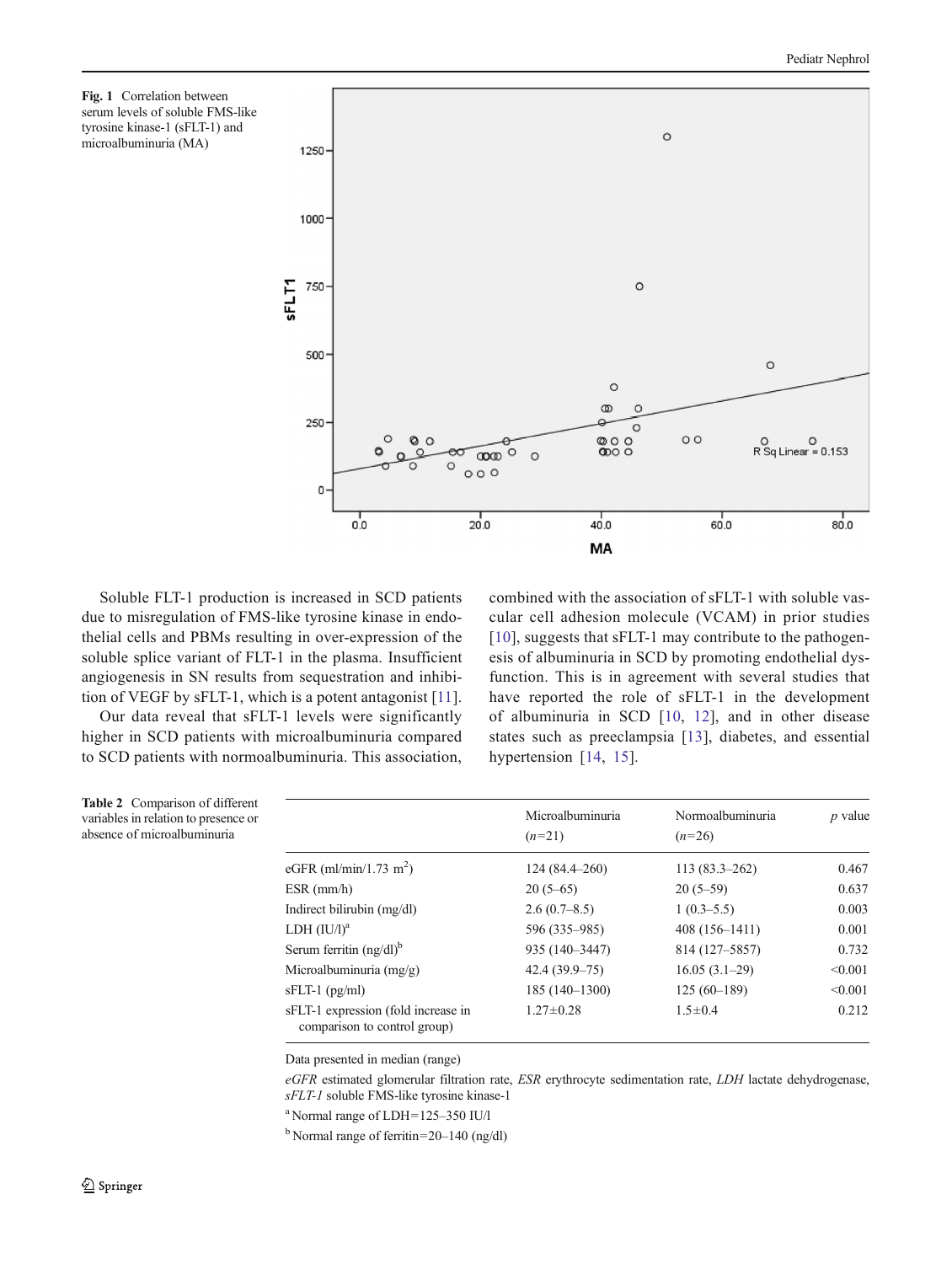<span id="page-4-0"></span>

Fig. 2 Receiver operating characteristic (ROC) curve between the studied groups (sickle cell disease (SCD) patients and controls) with regard to soluble FMS-like tyrosine kinase-1(sFLT-1)

Early glomerular selectivity damage has been found in SCD children, which is secondary to both charge selectivity and size selectivity impairment [[16\]](#page-5-0). Becton et al. found that microalbuminuria is a simple screening biomarker of early kidney injury in children with SCD [\[17](#page-5-0)]. In view of these data together with our results, we may suggest that sFLT-1 is a potential novel marker of glomerular damage in children with SCD.

In this study, the prevalence of microalbuminuria was found to be 44.7 %, which is higher than the rates of 27 % and 26 % reported from the United States and Jamaica, respectively [[18](#page-5-0), [19](#page-5-0)]. Different genotypes in different races and

Table 3 Multivariate regression analysis to detect predictors of soluble FMS-like tyrosine kinase-1  $(sFLT-1)$ 

|                    | ß        | $\boldsymbol{p}$ |
|--------------------|----------|------------------|
| Hemoglobin         | 0.153    | 0.346            |
| <b>BUN</b>         | $-0.116$ | 0.417            |
| Creatinine         | $-0.293$ | 0.276            |
| eGFR               | $-0.314$ | 0.234            |
| Indirect bilirubin | 0.419    | 0.008            |
| ESR                | 0.119    | 0.442            |
| <b>LDH</b>         | $-0.008$ | 0.956            |
| Ferritin           | $-0.096$ | 0.498            |
| Microalbuminuria   | 0.289    | 0.047            |
|                    |          |                  |

BUN blood urea nitrogen, eGFR estimated glomerular filtration rate, ESR erythrocyte sedimentation rate, LDH lactate dehydrogenase

age variation among different studies may be partly responsible [\[18](#page-5-0)–[22\]](#page-5-0). In this present study, the serum level of sFLT-1 in SCD patients showed a significant positive correlation with microalbuminuria and markers of hemolysis (LDH and indirect bilirubin). This is in agreement with other researchers who reported a significant association of hemolytic markers (LDH and indirect bilirubin) with sFLT-1 [[10](#page-5-0)].

We show that PBMs expressed higher levels of sFLT-1 than cells isolated from the control group. Moreover, its expression trended higher in SCD patients with microalbuminuria than in those with normoalbuminuria; yet this difference could not be proven to be statistically significant. Previous studies have also described that PBMs are an important alternative source of sFLT-1 in preeclampsia [[23\]](#page-5-0) and in early renal injury [[24\]](#page-5-0). We suggest that the possible source of increased sFLT-1 in SCD patients is PBMs. However further studies on a wide range of patients are needed to confirm this.

Although this current study provides new information regarding a novel potential biomarker of SCN, our results should be interpreted in the context of some limitations. First, the size of the study population was small, meaning that multivariate regression analysis was not be the most appropriate procedure. Second, we failed to prove definitively that PBMs are the source of sFLT-1 in SCD patients.

We conclude that sFLT-1 may contribute to the pathogenesis of albuminuria in SCD patients and constitute a novel renal biomarker of SN. Moreover, PBMs are overexpressed in SCD patients compared to controls, which, in the context of previous studies, suggests that PBMs could be the possible source of sFLT-1.

Conflict of interest The authors declare that they have no conflicts of interest.

Ethical approval The study protocol was approved by the Institutional Review Board.

Informed consent Informed consent was obtained from the patients or the patients' guardians.

### References

- 1. Kato GJ, Onyekwere OC, Gladwin MT (2007) Pulmonary hypertension in sickle cell disease: relevance to children. J Pediatr Hematol Oncol 24:159–170
- 2. Landburg PP, Elsenga H, Schnog JB, Duits AJ (2008) Increased serum level of antiangiogenic factors soluble FMS-like tyrosine kinase and soluble endoglin in sickle cell disease. Acta Haematol 120:130–133
- 3. Allon M (1990) Renal abnormalities in sickle cell disease. Arch Intern Med 150:501–504
- 4. Carmeliet P (2005) Angiogenesis in life, disease and medicine. Nature 438:932–936